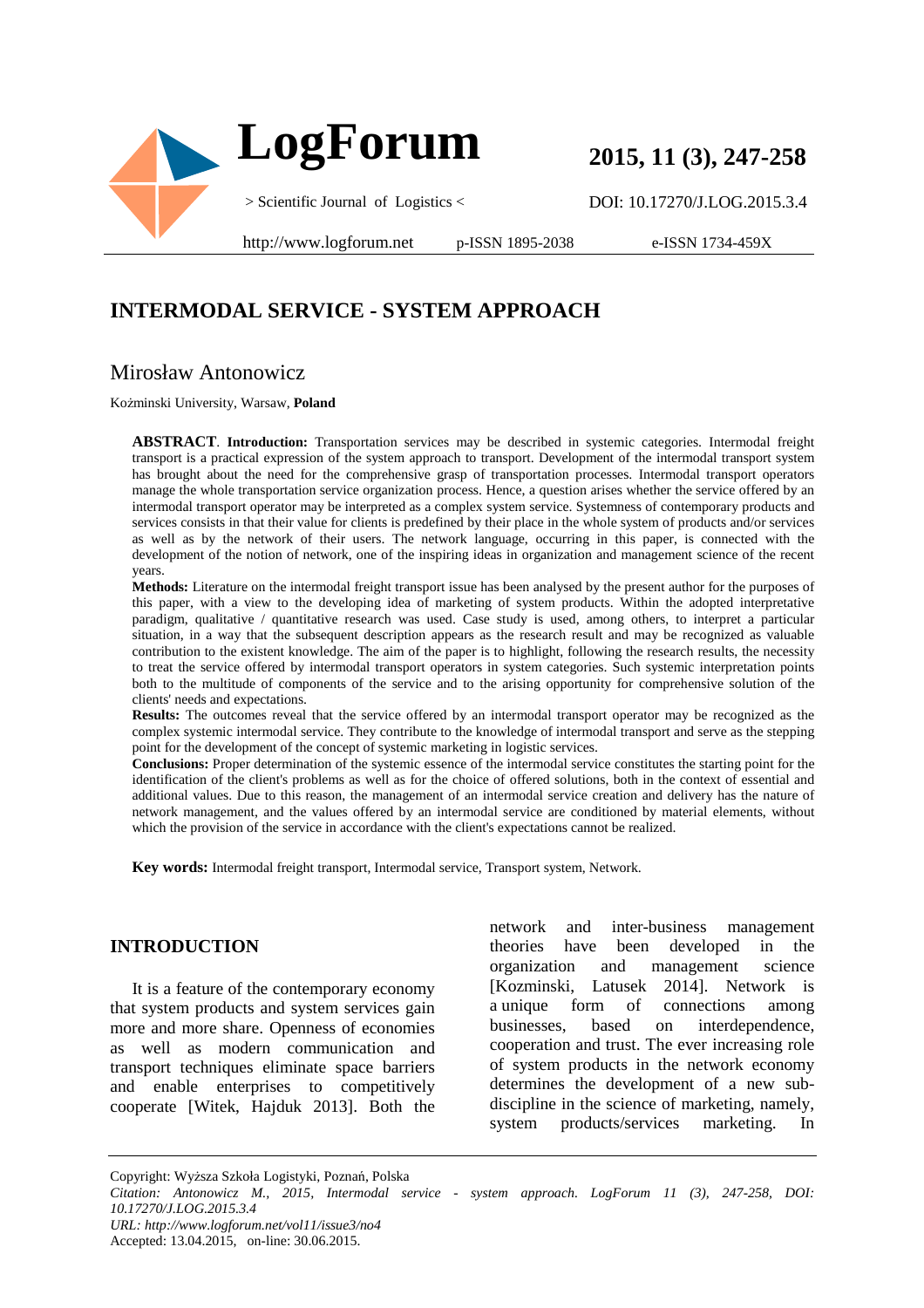Żabiński's [2009] view, a particular task appears for the researchers of system services of professional nature. The so called intermodal service, created by the intermodal freight transport is understood as a professional service. In the case of services of professional character, they cannot be provided unless there is well-developed material infrastructure available (e.g. railways, roads, terminals, means of transport, IT).

The aim of the paper is to present, on the basis of literature analysis, practical observations, as well as preliminary research of qualitative-quantitative character, the thesis that the service offered by intermodal transport operators has features of a system service which is composed of numerous elements and extensively satisfies clients' expectations.

The aim of the paper is to highlight, following the research results, the necessity to treat the service offered by intermodal transport operators in system categories. Such systemic interpretation points both to the multitude of components of the service and to the arising opportunity for comprehensive solution of the clients' needs and expectations.

#### **THE ESSENCE OF THE INTERMODAL SERVICE SYSTEMNESS**

Transportation services are defined in a variety of ways in specialist literature [Rosa 2013, Rucińska 2012]. Transport is a serviceproviding business activity which consists in the transfer of goods, people and information. The process of a transport service creation is multiphase and multifunctional. The transportation process essential activities are as follows: haulage, performance and organizingadministrative activities. These operations are integrated under the notion of the transport system. The theory of systems serves as the basis within which a system may be perceived as a set of components, interconnected by relations and chains both within the system and with its environment [Piekarczyk, Zimniewicz, 2010]. In the context of transport such system model is presented in Fig 1. Transport system may be defined as coordinated, from the technical, technological, organizational and

trade perspective, rational succession of activities involving haulage, reloading, storage and administration, which all aim at the transfer of freight in time and space, with particular consideration of a variety of load unit. In terms of logistics, a system may be understood as a chain of deliveries [Armenau, 2006] which comprises the haulage - storage system and, then, constitutes the technological link of storage and reloading spots via transportation routes as well as organizational and financial coordination of ordering processes, customer service, administration processes and all other links contained in the system. In the same logistics terms, a system may also be understood as intentionally organized and combined, within a particular economy, physical flow of goods, accompanied by the flow of finances and information [Jacyna, 2013]. A system is looked at as a whole, according to the principle of holism, with the assumption that its proper functioning is maintained if there is compatibility of aims and motives of all its participants.

Intermodal transportation is the practical side of the system approach to transport. System view of the intermodal transport is presented in fig. 2. Development of intermodal system has led to the necessity for different branches of transport to get closer, for the standardization of load units, infrastructure [Liedke, Murillo, 2012] and the need for comprehensive treatment of transport processes. Systemness has led to internal integration of transport processes which take place at least on three planes [Stokłosa 2011]:

- − Technical technological plane, with the adjustment of line infrastructure and spot infrastructure to ensure the service of standardized intermodal units; and IT infrastructure to monitor and facilitate communication and management processes;
- − Organizational plane, with independent intermodal transport operators who offer extensive haulage services with their diverse means of transport as well as a variety of logistic services, e.g., reloading, storage, monitoring, etc. They are intermodal transport integrators (logistic operators) in specific transportation chains;
- − Managerial plane, where specialized intermodal operators are hired to do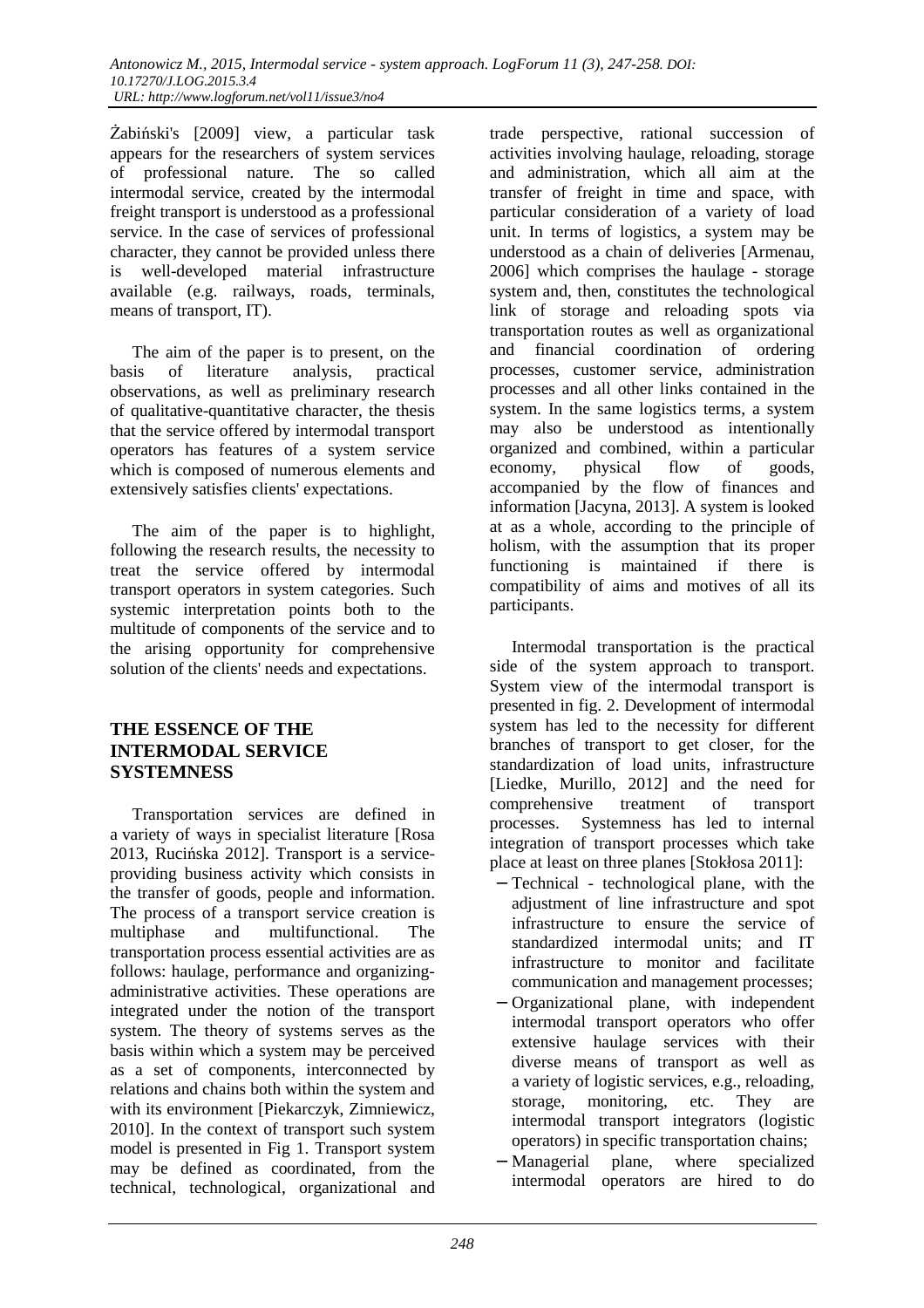business within new organization frames that now offer packets of services to resolve a client's problems from the moment of registering freight for transportation to the receipt of the delivery. They may offer,

among others, a single price for the whole haulage route, or they offer a single shipping document, or arrangement of the whole process in the home-home relation, legal counselling, etc.



Source: Mindur, Hajdul, 2011

 Fig. 1. Transport system and its environment Rys. 1. System transportowy i otoczenie

Intermodal transport operators, while rendering an intermodal service, they manage the whole process and particular activities connected with the transfer of freight and shipment of parcels and they integrate different kinds of services provided by different entities [Jarzemskiene, 2007]. So, can a service offered by an intermodal transport operator be treated as a complex system service? Systemness of contemporary services consists in that the perception of their value for client is determined by the fact that they function in a defined and extended system of services and the network of users. A characteristic feature of a system service is its attribute of networking. This means that the components of the final service are delivered to the final service provider by their producers in the course of the service provision. This refers to the suppliers of services which can be realized independently of the system and, at the same time, can be ordered inclusive of other independent services in a packet which is custom-designed by the final service provider. Then comes the time when the system needs the decision as regards the choice of the management model, e.g. operator, integrator,

or conductor model and, cooperation and partnership of all entities engaged in the provision of the service, irrespective of their number. Intermodal transport operator can act in the capacity of the network chief or the system service promotor [Żabiński, 2009]. When one considers Mazurek's [2012] idea of networking triad, then the intermodal transport networking should be referred to the organizational-managerial plane and the way the entities arrange their cooperation. Such interpretation of network engages a lot of businesses driven by either individual or group aims. All members of the network contribute their individual potential to create value [Czakon 2012]. Network management, coordination and integration of exchange are facilitated by both formal and informal tools as well as communication systems. Complexity and networking appear in the intermodal transport. They come as the result of a variety of links that play roles in the technologically combined transport chain. The links are bound by long-term relations that, in the course of the activity, add value to the created service while playing roles both of the supplier and the client for one another [Downar, 2010]. The nature of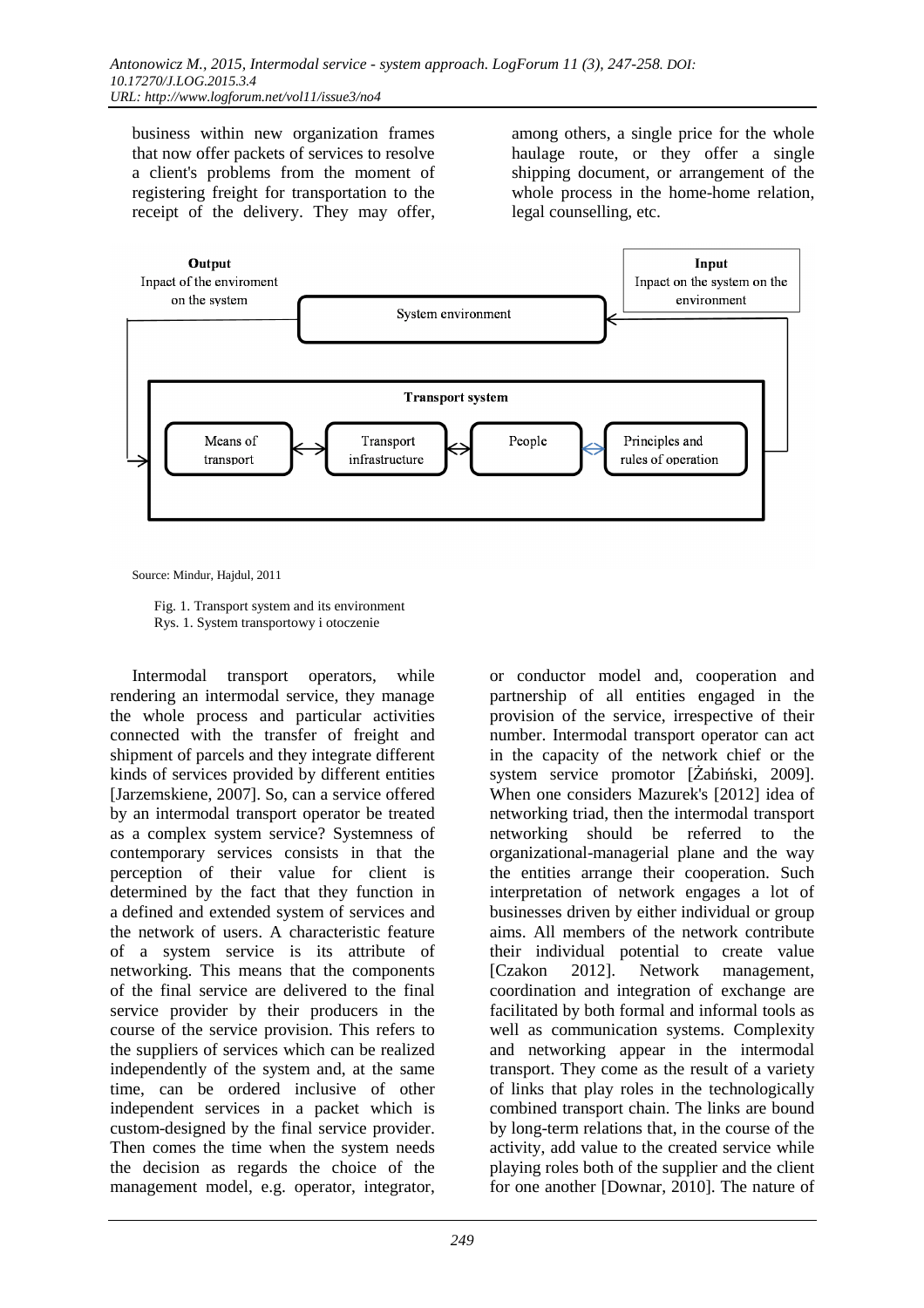contemporary competition does not allow businesses to specialize in all planes of their operations. This lies at the root of the particular type of service, the so called logistic service, which is the outcome of the fastspreading phenomenon of partner outsourcing [Vitasek, 2011]. Logistic service, in academic

terms, means that a contractor arranges for transportation and storage of goods, together with its full formal and legal support and realizes this transportation in the logistic system to meet the requirements and expectations of the client. [Coyle, Bardi, Langley, 2002].



Source: Author's own. Based on Profir, 2012 and Ovidiu 2012

Fig. 2. System approach to intermodal transport

Rys. 2. Podejście systemowe do transport intermodalnego

The essence of the logistic service lies in the moulding of it, in the cooperation with the client, shaping it into the required final form and quality as regards goods and services [Gołembska 2009]. Ciesielski [2005] argues that logistic services comprise earningsoriented forwarding, transportation and storage services, but also, other supplementary services which facilitate the flow of goods within and among the links of the logistic system. According to Rydzkowski [2004], a logistic service, in wider perspective, comprises transport and forwarding activities

and services (e.g. making arrangements), organizing, documenting, customs and inspection activities and services (e.g. phytosanitary, veterinary), terminal services, storage services (refining included). Additionally, extra support may be added, such as financial, insurance or information services. In Dyczkowska's [2014] model of logistic services provision, transportation businesses offer the core and real haulage to their clients while forwarders offer extended haulage services and logistic operators try to present a comprehensive offer of services with the use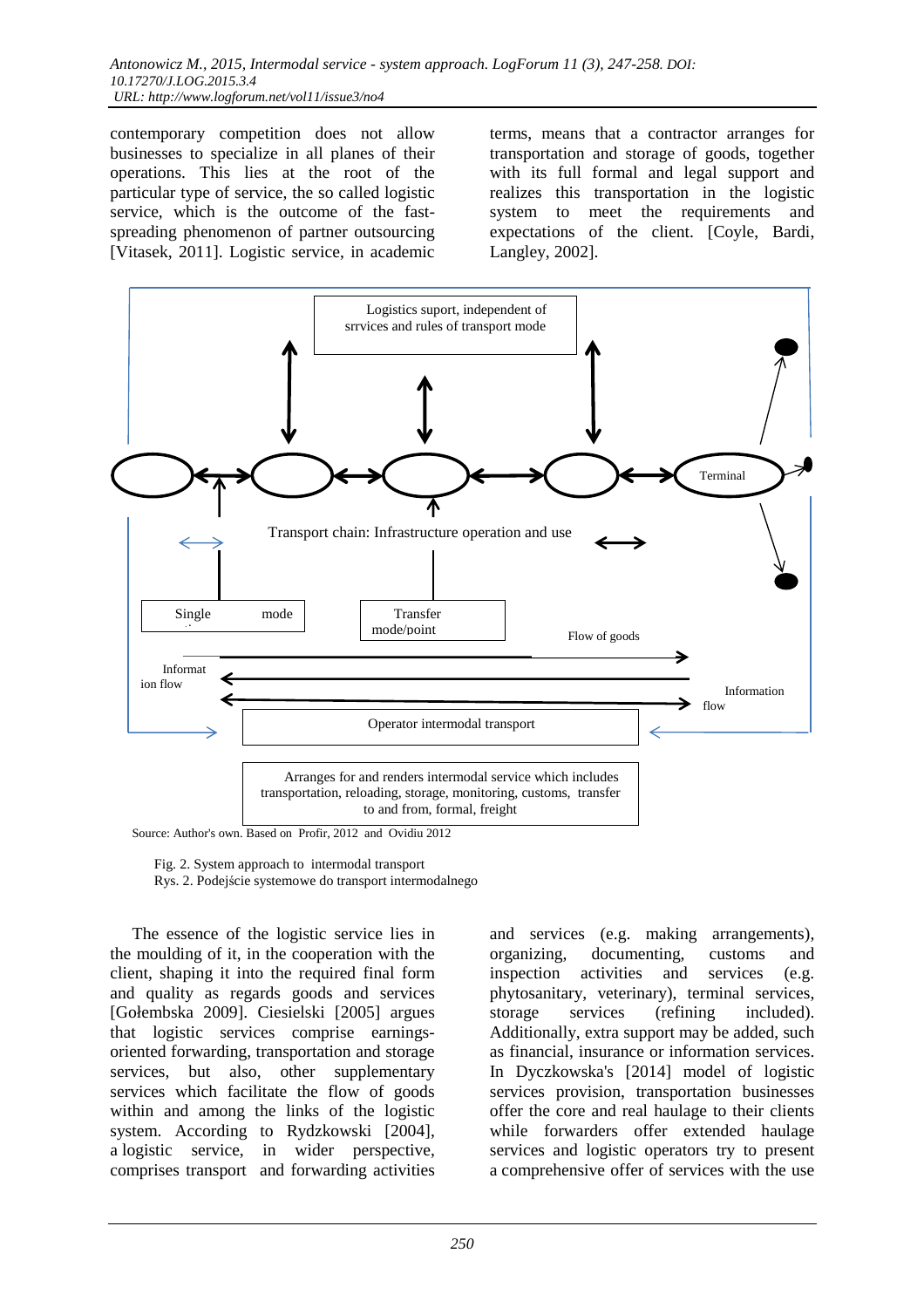of the potential product. When Kotler's [2005] idea of the system product is considered as the starting point, it can be assumed that the system service is a set of different but related services whose functions complement one another; the sine qua non condition for a system service to arise does not need to be the compression of component services in one service but their compatibility. It must be also noted that in services the phenomenon of encapsulation occurs. This means that certain services get coated with other service processes [Rudawska 2009] so that the services get integrated in the delivery chain and satisfy the clients by offering them the realization of their tasks with the help of the system service. Intermodal transport connected ideas occur both in theory and in practice where it is defined as the transportation of freight in one and the same load unit or a vehicle through the consecutive modes of transport, exclusive of reloading of the cargo itself in the changing modes of transport [Wronka 2008, Mindur 2014]. The essence of the phenomenon is accurately expressed by the statement that intermodal transport means transportation of goods in load units with the use of means coming from at least two modes of transport, following standardized terms arising from the contract for the intermodal transportation,

concluded between a client and the intermodal transport operator [Neider 2012]. Intermodal service, due to its complexity, engages an array of entities whose performance determines the success as well as competitiveness of the intermodal service. From this perspective, intermodal freight transport may be defined as a group of formally independent businesses and hubs [Ishfag, Sox, 2010] which cooperate in the network system based on business and partnership relations. Additionally, realization of an intermodal service is also affected by the whole process organization, the rolling stock and technical condition and parameters of the spot and line infrastructure [Matczak, 2013]. The essential components of the intermodal service are presented in fig. 3.

#### **INTERMODAL SERVICE IN RESEARCH**

For the verification purposes of the adopted assumption, and following Żabiński [2007], research-interpretative paradigm, based on grounded theory [Konecki 2000] was used. It refers to the interpretation of phenomena occurring in the process of creation and provision of an intermodal freight service.



Source: Author's own, following literature study and analysis, with the use of M. Matczak 2013

Fig. 3. Essential components of an intermodal service

Rys. 3. Podstawowe elementy składowe i realizacyjne usługi intermodalnej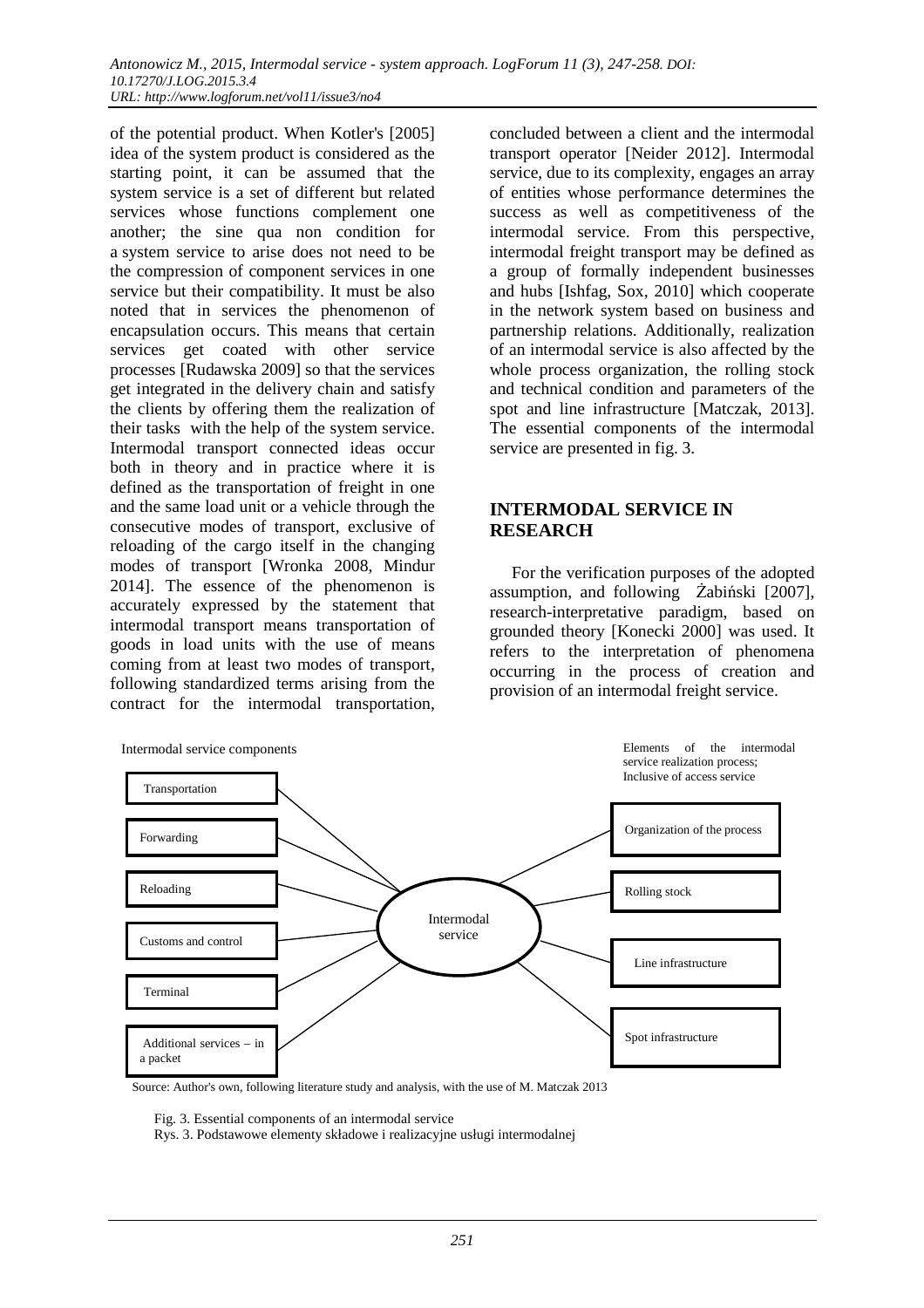The aim of the study was to describe and interpret the operations of entities participating in the creation and provision of the intermodal service. Within the proposed interpretative paradigm, the study was conducted with the use of qualitative methods [Latusek 2011]. The adopted study method was case study research [Strumińska-Kutra, Koładkiewicz, 2012]. This method is applied in research study of marketing management [Żabiński 2007]. Interpretative paradigm assumes that the studied market reality does not objectively exist. Descriptions of phenomena and processes may be the results of such research. Case study is used, among others, to describe the studied situation in the way that the description that arises is treated as the study result and may serve as valuable contribution to the existent knowledge. Basically, case studies proceed in three steps, i.e., exploratory - searching surveys, proper case studies, theory testing with the use of verifying surveys. Following the literature analysis, practical observations and the author's own experience, preliminary theoretical assumptions were made, namely that the intermodal service, offered by the intermodal freight transport operators, may have the features of the system service which is composed of many elements and comprehensively satisfies clients'<br>expectations. Respectively, extensive expectations. Respectively, exploratory surveys were conducted which aimed at the verification of the preliminary theoretical assumptions. The conducted surveys concerned the cases of high importance for the grasping of the subject matter from the point of view of the role and significance on the intermodal services market [Hajdul 2014]; they included both the subjects, so called intermodal transport operators, typical transportation entities, agents who provide services which are the components of the intermodal service, finally, representatives of the links who participate in the chain of intermodal service, e.g., ports or the subjects who promote the idea of their development. 10 extensive exploratory surveys were conducted. In most cases the businesses surveyed operated on the global market and acted as operators, forwarders or terminal owners. Most of them played many roles (carriers, operator) and together with other related businesses organized and provided intermodal services.

Small, medium and large businesses were studied. For conclusions, quantitative study, recommended for this stage, was used, i.e. Likert scale with seven response levels [Żabiński 2007]. Following the rules, the surveys contained questions about interpretation, understanding and explanation of the studied problem of the intermodal service. They regarded 5 major areas, i.e., understanding of the contemporary intermodal transport, innovativeness of the intermodal service, understanding and creation of value by the intermodal service, finally, description of the management system of the intermodal service offered by the intermodal freight transport operators. In the first stage, the respondents characterized the issue of the intermodal service. The respondents recognized that the intermodal service has features which qualify it as a complex system service. In common view of the respondents, the system intermodal service is created in the course of transportation services, forwarding, freight, insurance, reloading, terminals, administration, control (e.g. phytosanitary), customs, repairs (e.g. containers), storage and warehousing, security assurance, monitoring and information, .e.g. tracking. Chart 1 presents the spread of responses to the summing-up structured question. In the respondents' opinion, intermodal service resolves up to a dozen or so problems, depending on the service order, e.g. packaging, delivery time optimization, extra services arrangement, such as customs, forwarding, storage, inspection, etc. It was often emphasized that this problem solving deals with coordination, organizing, management of the whole intermodal transport system.

Clients should have their freight transportation problems resolved as provided in the contract. Chart 2 presents the results following the study of this issue.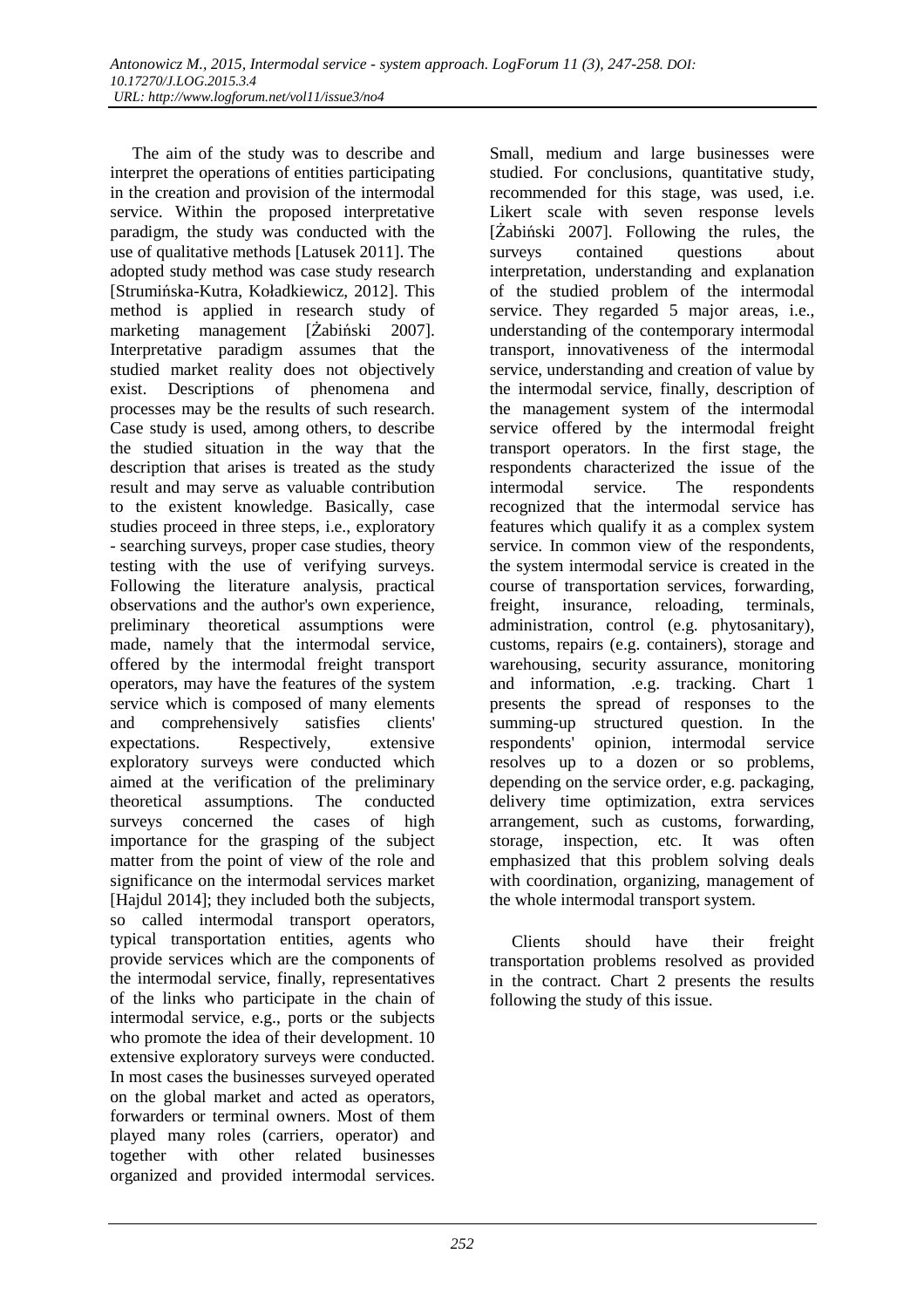

Source: Author's own

 Chart. 1. Respondents' answers, in the seven-level Likert scale, to the contextualized question: Is the service offered by the intermodal transport the complex system intermodal service?





Source: Author's own

 Chart. 2. Respondents' answers, in the seven-level Likert scale, summing up the issue of comprehensive resolution of the client's problems by the intermodal service.

 Wykres. 2. Rozkład odpowiedzi według 7 stopniowej skali Likerta podsumowujący problematykę rozwiązywania przez usługę intermodalną kompleksowo problemów klienta.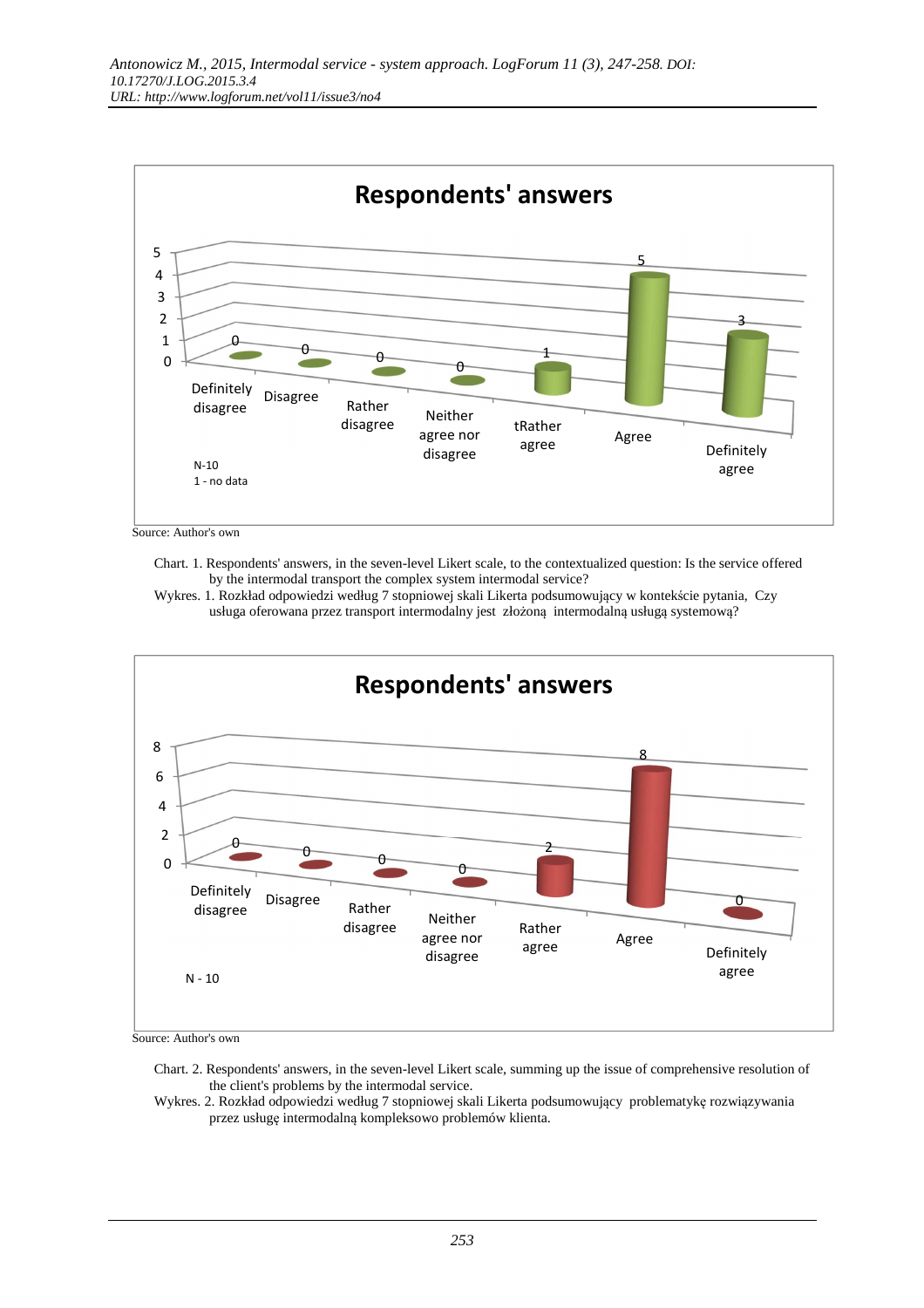

Source: Author's own

 Chart. 3. Average responses, in the seven-level Likert scale, in the context of view on innovativeness, technology and service improvement.





Source: Author's own

 Chart. 4. Evaluation of the line and spot infrastructure and the role of ICT infrastructure. Wykres. 4. Ocena stanu infrastruktury liniowej i punktowej oraz roli infrastruktury teleinformatycznej.

The third area, which is vital to understand system services, namely the area of technological advancement, innovativeness and services improvement, respondents intuitively demonstrated concordance with theoretical assumptions adopted in the

literature [Żabiński 2012] that "complex system services, and, particularly their component elements do not have to be of advanced technology". Intermodal service must be developed and perfected. Chart 3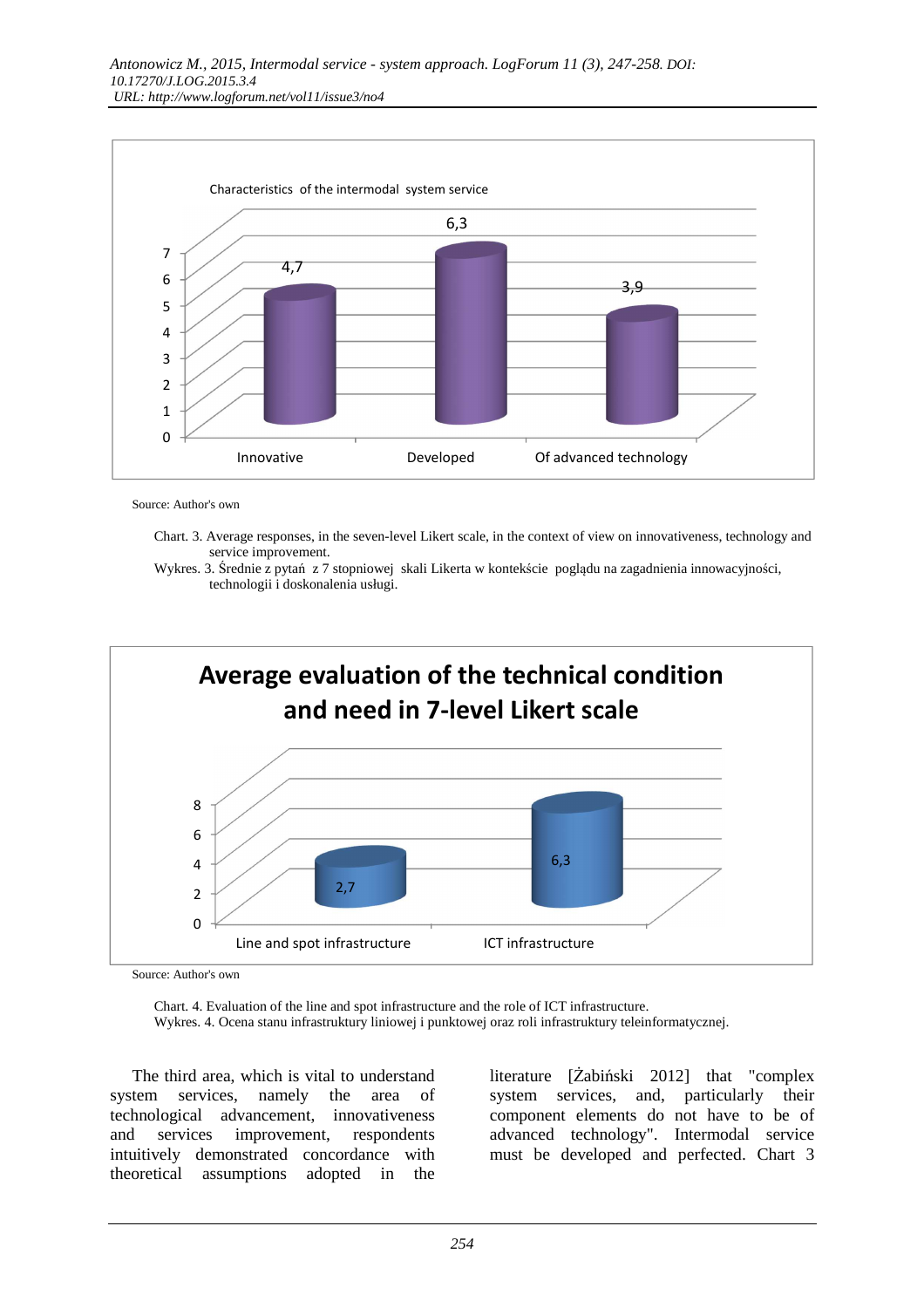presents the perception of the issues of innovativeness, improvement and technology.

The set of issues concerning the value for client caused exceptional amount of controversy. In general, respondents saw the value for client as the client's expectations towards the intermodal transport operator's offer and took it in terms of low price or, sometimes, reliability or comprehensiveness of the service. The value for client was also understood as an offer equipped with technical attributes recognized by the client. Respondents divided the value into essential and additional values. Essential values for clients were associated with regularity, stability, being ecological and comfort. Additional values are those which are individually agreed with the client or they have social or environmental dimension. Most often the respondents expressed their belief that the value for client is created by all departments of a business as well as by all businesses engaged in the creation and delivery of the intermodal service. It was also highlighted that the value is worked out in the course of mutual effort and that it arises on the grounds of cooperation and the maintenance of long-lasting positive relations. The opinion arising from the study in the fifth area - related to the view of the management system, its key components, business model and the market operation strategy - shows the picture of client-oriented business and the values for clients. The management of creation and provision of an intermodal service may be interpreted as the management of the network because the intermodal operator must engage a number of subcontractors, each of whom has their own strategy and business model of operations. The operator must establish such network of connections that its management model is coherent with the whole network. The study shows that intermodal transport operators' strategies are multilevel, modifiable and adjustable to the fluctuating market situation. Taken the dynamics of the market changes and the client's expectations, all the system components must operate in tune and undergo continual improvements so that the client obtains the best possible service. Businesses, in their strategies tend to become leaders, they tend to develop their network of contacts and to raise the standard of the offered services.

System service development is subject to material components. Infrastructure poses a serious problem because it does not facilitate the development and competitiveness of the intermodal transport. The respondents negatively evaluated the condition of the line and spot infrastructure and they decisively confirmed the role communication infrastructure. See chart 4.

#### **CONCLUSIONS**

Research confirms that intermodal service in perceived in system categories and that the management of the service creation and delivery process is of network management nature. Values offered to clients are subject to material components without which the service for client may not be provided as expected. Research also shows that intermodal services in Poland must be further improved. Success is subject to the assumption that all the elements of the system must, irrespective of their technological advancement, operate in tune and cooperate. Discussions to date and the results of preliminary studies allow to define intermodal service of system character. Intermodal service is a logistically complex system service which, in a comprehensive way, handles tasks posed by its clients and meets their expectations connected with the realization of their enterprise; the service uses standardized packaging in the course of rendering the service through at least two modes of transport, uniformed shipping list throughout the transportation route and is carried out by one service provider who is in charge of the whole organizing process and who accounts to the client irrespective of the number and type of services and businesses engaged in the realization process.

#### **REFERENCES**

- Armeanu E., 2006, Intermodal Transport, Bucurest, 209.
- Ciesielski M., 2004, Market of logistic services, Difin Warsaw 9-14.
- Coyle J., Bardi E., Langley J., 2002, Logistic management PWE Warsaw, 697.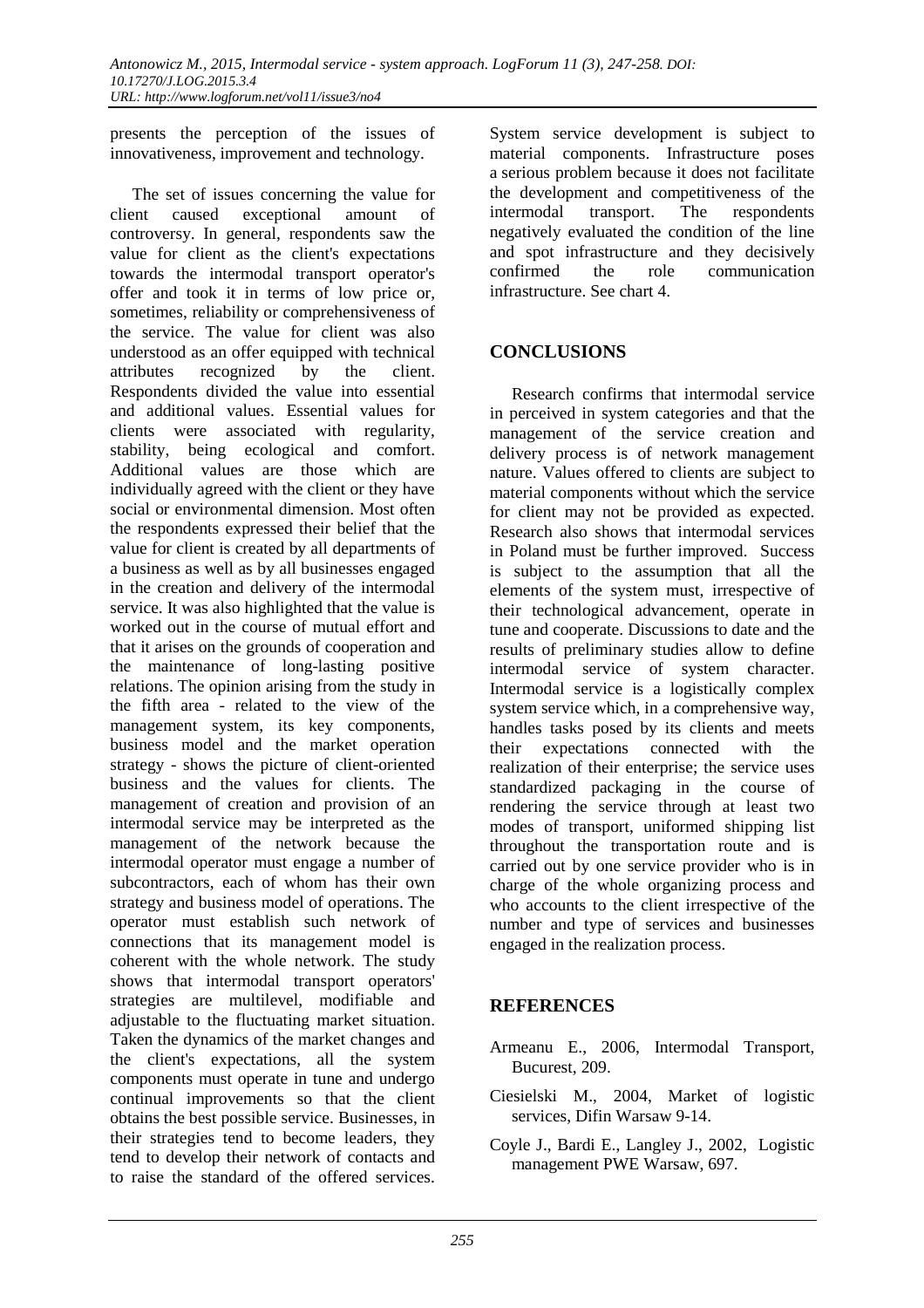- Czakon W., 2012, Networks in strategic management, Wolters Kluwers, 16.
- Downar W., 2010, Relations network development and transport innovativeness, Scientific Bulletins of Szczecin University, 603, 103.
- Dyczkowska J., 2014, Marketing of logistic services, Difin Warsaw 76-77.
- Gołembska E., 2009, Logistics in the world economy, C.H.BECK Warsaw, 27 .
- Hajdul M., 2014, Intermodal transport, [in] Fechner I., Szyszka G., 2014, Logistics in Poland Report, ILiM, Poznań, 97-107.
- Ishak R, Sox Ch., 2010, Intermodal logistics: The interplay of financial, operational and services issues, Transportation Research 46, 926-948.
- Jacyna M., 2012, Logistic System in Poland, Warsaw Polytechnic Publishing House, Warsaw, 19.
- Jarzemskiene I., 2007, The evolution of intermodal transport research and its development issues, Transport, vol. XXII,. 4, 296.
- Konecki K., 2000, Methodology of qualitative research. Grounded theory, PWN Warsaw 24-57.
- Kotler P., 2005, Marketing, Rebis. 412.
- Koźmiński K.A., D. Latusek-Jurczak D. 2011, Development of organization theory, Wolters Kluwers, Warsaw.
- Koźmiński K.A., Latusek-Jurczak D., 2014, Inter-business relations in management studies, Wolters Kluwers, Warszawa.
- Latusek-Jurczak D., 2011, Inter-business management, Oficyna Wolters Kluwers, Warszawa, 101-106.
- Liedke G. Murillo D., 2012, Assessment of policy strategies to develop intermodal services:The case of inland terminbals in Germany, Transport Policy 24, 168-178.
- Matczak M. 2013, Organization, structure and business models of the European intermodal market, [in] Intermodal Transport in Poland - conditions and perspectives, Scientific Bulletin 778, Szczecin 2013, 152.
- Mazurek G., 2012, Virtualization of Marketing, Poltex 2012, 24.
- Mindur L., 2014, Transportation technologies, ITeE, 329-332.
- Neider J., 2012, International transport, PWE Warsaw, 111-112.
- Ovidiu A., 2012., Cennect to complete the link between intermodal transport and logistics, Bukurest , 262-364.
- Rosa G., 2013, Competition on the transport services market, C,H Beck, 27-59.
- Rucińska D., 2012 Polish market of transportation services, PWE, 17-43.
- Rudawska I., 2009 Services in Market Economy, PWE Warsaw, 154-159.
- Rydzkowski W., 2004, Logistic Services, ILiM, Poznań, 9 -31.
- Stokołosa J., 2011, Intermodal Transport, Innovatio Press, Lublin, 8.
- Strumińska Kutra, M., Koładkiewicz I.,2012, Case study [in]: Jemielniak D. 2012, Quality studies, Approach and aims, PWN 1-37.
- Vitasek K.,2011., Outsoursing engaged, MT Biznes Warsaw, 61-89.
- Witek-Hajduk K i inni.,2013, Coopetition of businesses in the area of globalization, Wolters Kluwers Warszawa.
- Wronka J., 2008, Combined/Intermodalny Transport, Szczecin University Publishing House, Szczecin, 16-26.
- Żabiński L., 2007, Marketing Management, Marketing Concepts and Management Practice, AE Katowice 2007, 15-46.
- Żabiński L., 2009, Marketing of system/ network products, theory, methodology of study, AE Katowice, 67-101.
- Żabiński L., 2012, Marketing of system products. PWE Warszawa, 23-44.
- Zimniewicz K. Piekarczyk A., 2010, Network thinking in theory and practice, PWE Warsaw, 36 -38.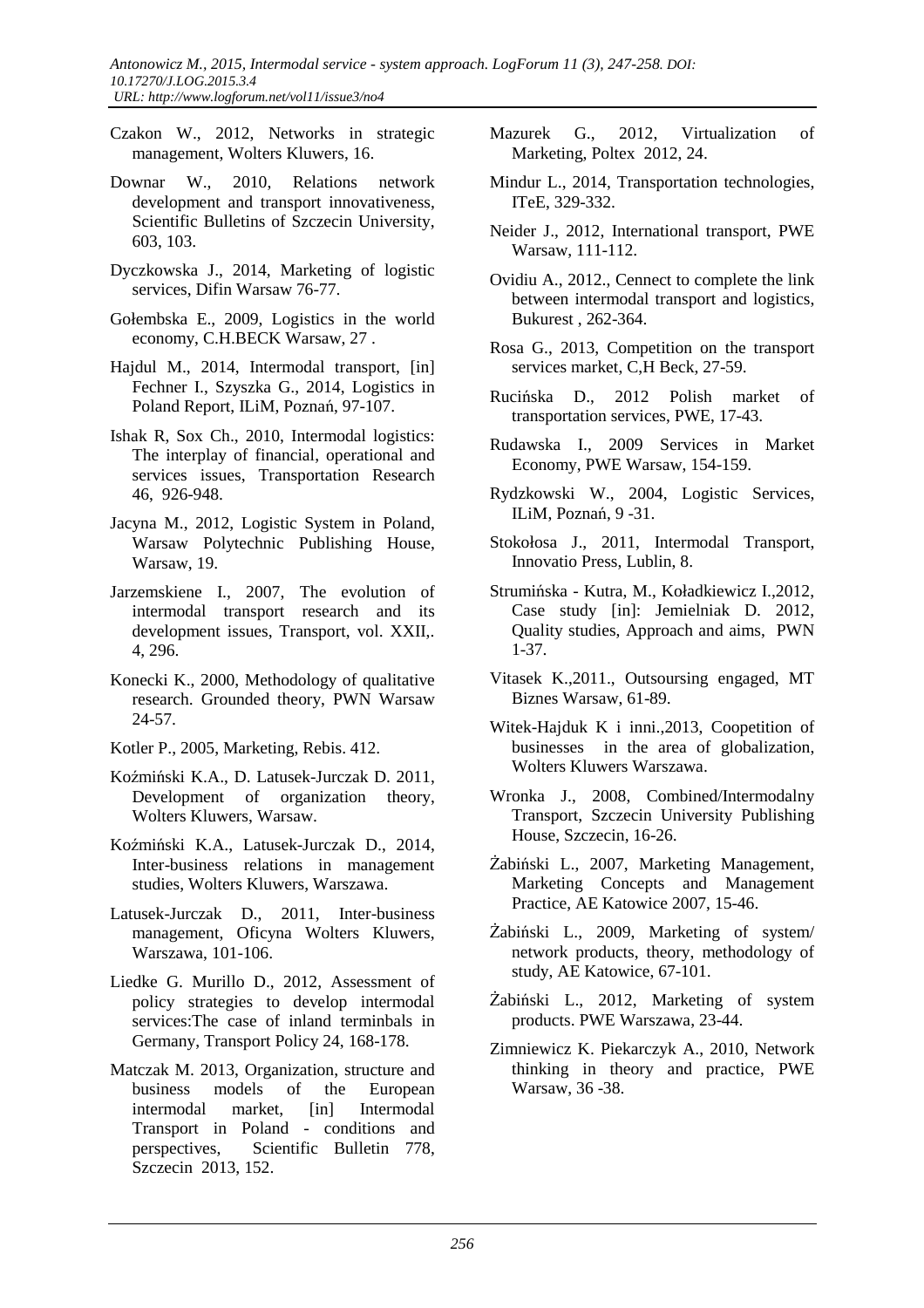## **USŁUGA INTERMODALNA W UJĘCIU SYSTEMOWYM**

**STRESZCZENIE**. **Wstęp:** Usługi transportowe możemy opisać w kategoriach systemowych. Praktycznym wyrazem systemowego podejścia do transportu są przewozy intermodalne. Powstanie systemu transportu intermodalnego spowodowało potrzebę kompleksowego traktowania procesów transportowych. Operatorzy transportu intermodalnego zarządzają całym procesem organizacji świadczenia usługi. Pojawia się zatem pytanie, czy usługę oferowaną przez operatora transportu intermodalnego można traktować jako złożoną usługę systemową. Systemowość współczesnych produktów i usług polega na tym, że o ich wartości postrzeganej dla klientów decyduje fakt, iż funkcjonują one w określonym, rozszerzonym systemie produktów i/lub usług oraz sieci ich użytkowników. Prezentowany język sieci związany jest z rozwojem w naukach organizacji i zarządzania koncepcją sieci, która staje się inspirującą ideą ostatnich lat.

**Metody:** Dla wyjaśnienia problematyki zastosowano analizę literaturową zagadnienia transportu intermodalnego w ujęciu rozwijającej się koncepcji marketingu produktów systemowych. W ramach przyjętego paradygmatu interpretatywnego wykorzystano badania jakościowo / ilościowe. Studium przypadku jest używane np. do opisu badanej sytuacji w ten sposób, że sam powstały opis jest rezultatem badań i może być uznany za wartościowy wkład do istniejącej wiedzy. Celem artykułu jest zwrócenie uwagi na podstawie wyników badań na konieczność traktowania usługi oferowanej przez operatorów transportu intermodalnego w kategoriach systemowych. Ujęcie systemowe wskazuje na wielość elementów tworzących usługę i wynikające stąd możliwości kompleksowego rozwiązywania potrzeb i oczekiwań klientów.

**Wyniki:** Uzyskane wyniki wskazują, iż usługę oferowaną przez operatora transportu intermodalnego można uznać za złożoną systemową usługę intermodalną. Poszerzają one wiedzę o transporcie intermodalnym stanowiąc tym samym przyczynek dla rozwoju koncepcji marketingu systemowego w usługach logistycznych.

**Wnioski:** Właściwa identyfikacja istoty systemowej usługi intermodalnej stanowi podstawę dla rozpoznania problemów klienta oraz proponowanych mu rozwiązań w kontekście wartości podstawowych i dodatkowych. Z tego powodu zarządzanie tworzeniem i świadczeniem usługi intermodalnej ma charakter zarządzania siecią, a wartości oferowane przez usługę intermodalną są warunkowanie elementami materialnymi bez których usługa dla klienta zgodnie z jego oczekiwaniami może zostać niewykonana.

**Słowa kluczowe:** transport intermodalny, usługa intermodalna, system transportowy, sieć

### **INTERMODALE TRANSPORTDIENSTLEISTUNGEN IM SYSTEMHAFTEN HERANGEHEN AN DAS PROBLEM**

**ZUSAMMENFASSUNG. Einleitung:** Transportdienstleistungen können in systemhaften Kategorien beschrieben werden. Eine praktische Ausführung des systemhaften Herangehens an den Transport sind intermodale Frachten. Die Entstehung des intermodalen Transportsystems hatte die Notwendigkeit einer komplexen Behandlung von Transportprozessen zur Folge. Intermodale Frachtführer verwalten den ganzen Organisationsproze? bei der Ausführung einer Transport-Diensleistung. Daher kommt die Frage auf, ob die vom intermodalen Frachtführer angebotene Dienstleistung als gebundene System-Dienstleistung aufgefa?t werden kann. Die Systemhaftigkeit gegenwärtiger Produkte und Dienstleistungen beruht auf der Tatsache, dass über deren Wert für die Kunden der Sachverhalt mit entscheidet, dass sie in einem bestimmten, verbreiteten System von Produkten und/oder Dienstleistungen und Netzwerken deren Anwender in Funktion treten. Die dargestellte Sprache des Netzwerkes ist verbunden mit der Entwicklung des Know-hows und des Managements von Netzwerk-Konzepten, die in den letzten Jahren zur inspirativen Management-Idee geworden sind.

**Methoden**: Zur Erläuterung der Problematik wurde eine Analyse der Gegenstandsliteratur zum intermodalen Transport im Kontext der sich entwickelnden Marketing-Konzeptes für Systemprodukte in Anspruch genommen. Im Rahmen des angenommenen interpretativen Paradigmas nutzte man qualitative/quantitative Untersuchungen aus. Eine Fallstudie kommt z.B. für die Beschreibung eines zu erforschenden Sachverhaltes auf die Art und Weise zur Anwendung, dass der zustande gekommene Beschreibung selbst als ein Forschungsergebnis gilt und als ein wertvoller Beitrag zum bestehenden Wissen auf diesem Gebiet angesehen werden kann. Das Ziel der Abhandlung ist es, angesichts der Forschungsergebnisse auf die Notwendigkeit der Behandlung der durch die Frachtführer angebotenen Dienstleistung für intermodale Transporte als solche in System-Kategorien hinzuweisen. Das systemhafte Herangehen an die Fragestellungen zeigt eine Vielfalt von den eine Dienstleistung schaffenden Elementen und die daraus resultierenden Möglichkeiten für komplexe Lösungen von Kundenbedürfnissen und -erwartungen auf.

**Ergebnisse**: Die gewonnenen Resultate weisen darauf hin, dass man die vom intermodalen Frachtführer angebotene Dienstleistung als komplexe, intermodale und systemhafte Transport-Dienstleistung ansehen kann. Sie ergänzen das Wissen über den intermodalen Transport und leisten hiermit einen Beitrag zur Entwicklung des Konzeptes eines System-Marketings innerhalb von Logistik-Dienstleistungen.